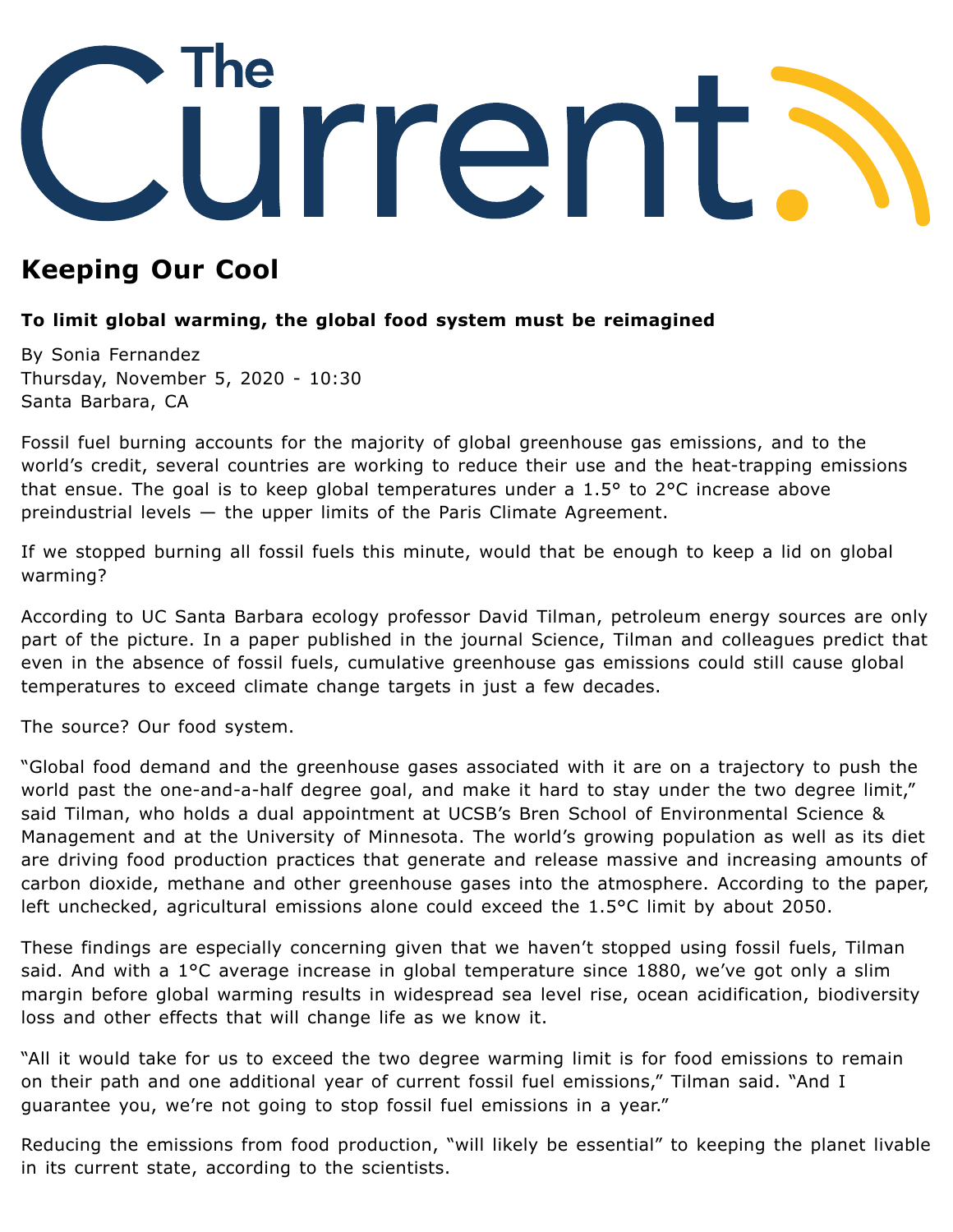## **Seeds of Solutions**

"It's well known that agriculture releases about 30% of all greenhouse gases," Tilman said. Major sources include deforestation and land clearing, fertilizer overuse and gassy livestock, all of which are increasing as the global population increases. In "high-yield" countries such as the U.S., which have the benefit of large scale modern agriculture, intensive animal farming and heavy-handed fertilizer use are major contributors of greenhouse gases. Meanwhile, in "low yield" countries such as those in sub-Saharan Africa, population growth and increasing affluence are driving demand for more food, and toward more "urban" diets that are richer in meat and meat products, Tilman explained.

"Their demand for food is going up, but the farmers don't have the resources to have high yields, so they just clear more and more land," he said.

And yet, it isn't as though we can just stop producing food, which is perhaps the main reason why agricultural emissions have received less attention than fossil fuels as a target for reduction, according to the researchers.

"You can't look at agriculture as if we can somehow get rid of it," said Tilman, whose research focuses on the [environmental](https://www.news.ucsb.edu/2014/014503/linking-diet-human-and-environmental-health) impacts of agriculture, as well as the links between diet, environment and health. "We need it; it's essential for society."

But, according to the paper's authors, global warming does not have to be an unavoidable impact of feeding the the world. Through early and widespread adoption of several feasible food system strategies, it is possible to limit emissions from agriculture in a way that keeps us from exceeding the 2°C limit by the end of the century while feeding a growing population.

The most effective, according to the paper, is a switch toward more plant-rich diets, which aren't just healthier overall, but also reduce the demand for beef and other ruminant meats. That, in turn, reduces the pressure to clear for grazing land or produce the grains and grasses (more farming, more fertilizer) required to feed them.

"We're not saying these diets have to be vegetarian or vegan," Tilman said. Widespread reduction of red meat consumption to once a week and having protein come from other sources such as chicken or fish, while increasing fruits and vegetables, in conjunction with decreasing fossil fuel use, could help keep the planet livably cool in the long run.

Another strategy: ease up on fertilizer.

"Many countries have high yields because from 1960 until now they have been using more and more fertilizer," he said. "But recent research has shown that almost all of these countries are actually using much more than they need to attain the yield they have." A drop of roughly 30% in fertilizer use would not only save the farmer money for the same yield, it prevents the release of nitrous oxide that occurs when excess fertilizer goes unused.

"About 40% of all future climate warming from agriculture may come from nitrous oxide from fertilizer," Tilman added. "So adding the right amount of fertilizer has a large benefit for climate change and would save farmers money."

Other strategies the researchers explored included adjusting global per capita calorie consumption to healthy levels; improving yields to help meet demand where it may reduce the pressure to clear more land; and reducing food waste by half.